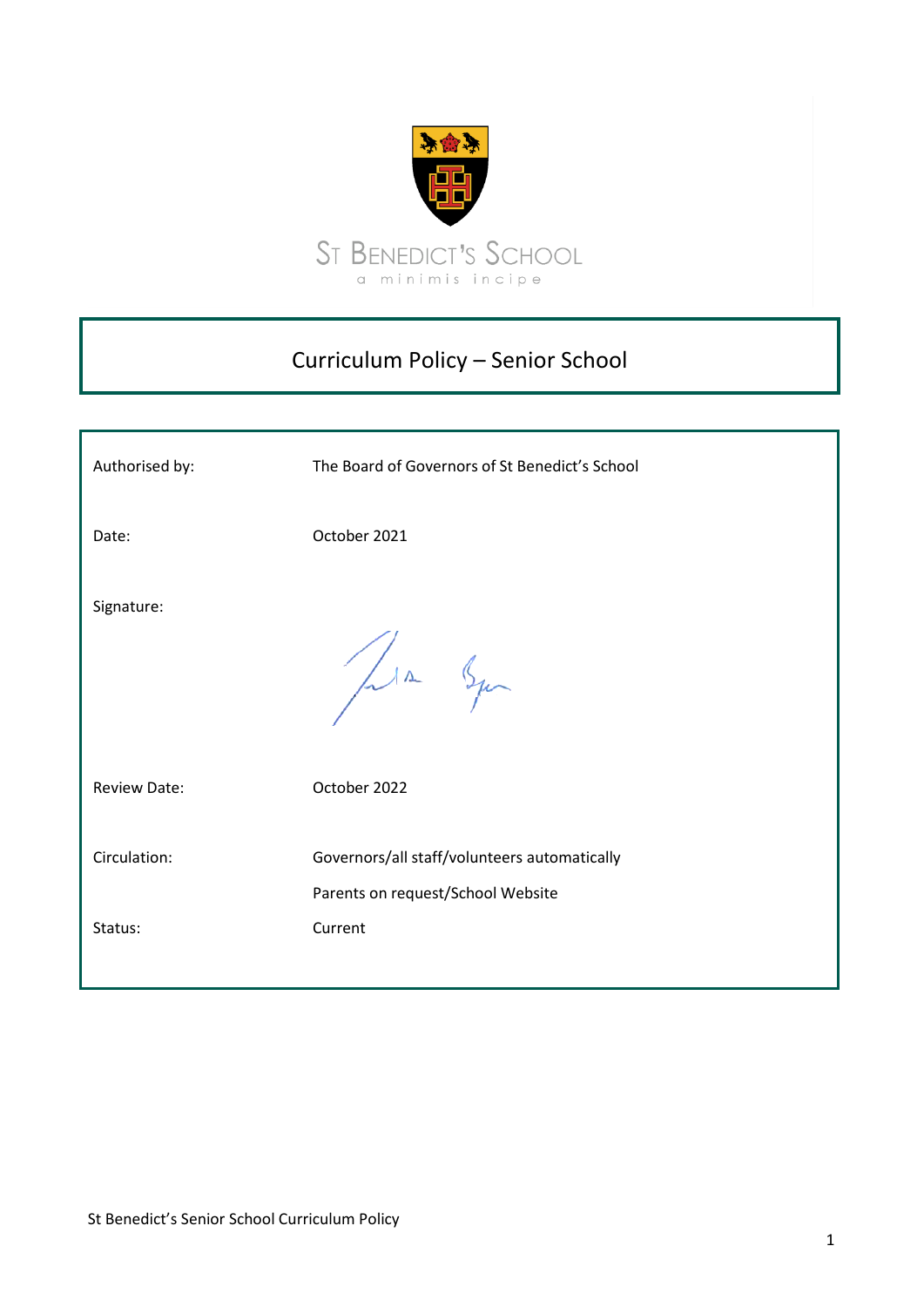# **Contents Page**

## **PAGE**

| $5 -$ |  |
|-------|--|
| 6 -   |  |
|       |  |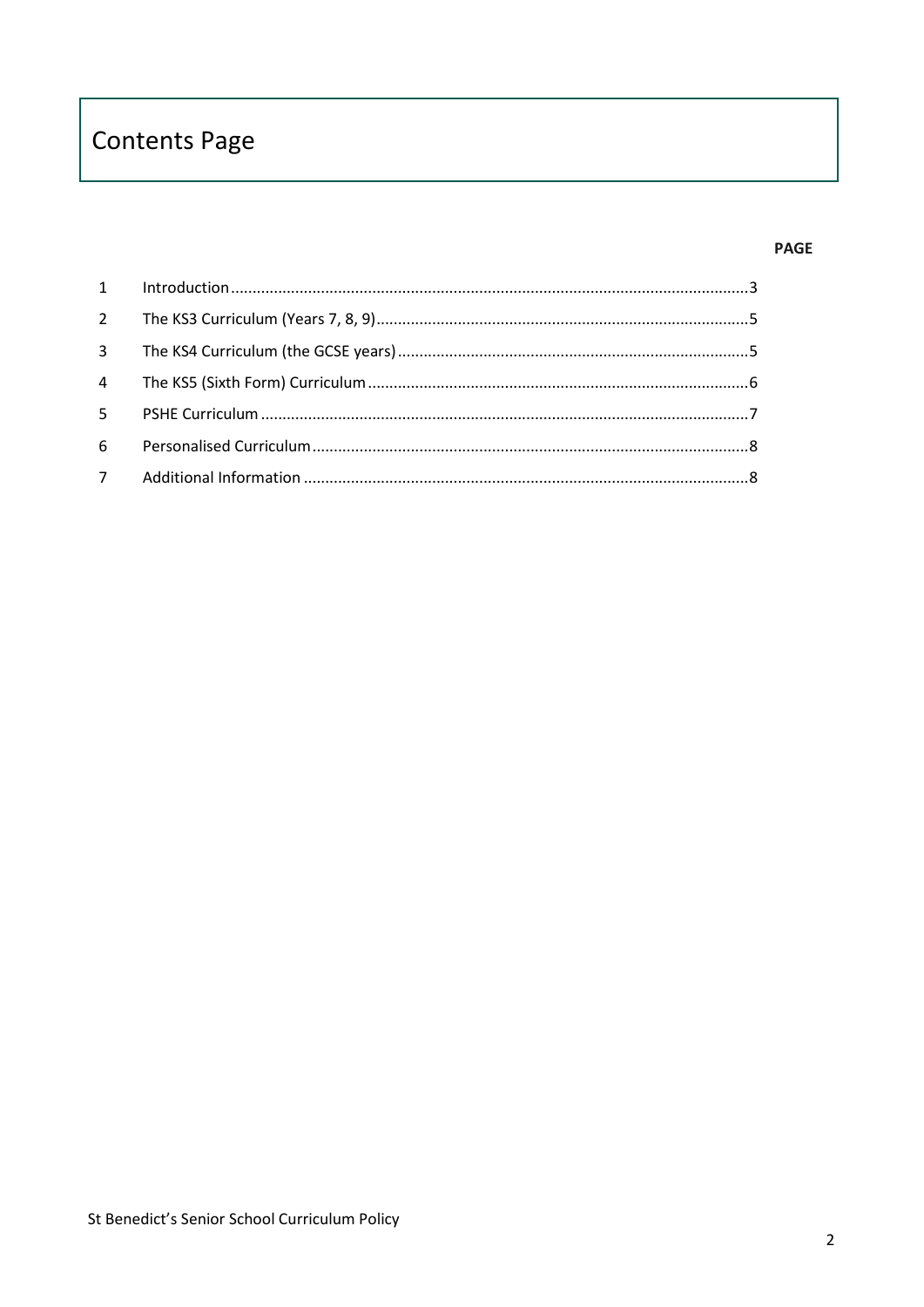## <span id="page-2-0"></span>**1 Introduction**

The School's Curriculum Policy is intended to meet the ISI regulatory requirements, and therefore the needs of all our pupils.

#### 1.1 **Its major objectives are to:**

- a) Provide plans and schemes of work that include opportunities for pupils to acquire a broad range of skills that will equip them for further study beyond school, for their chosen career path and for their role as a citizen in British society. Such skills will include; speaking and listening; literacy; numeracy; ICT skills; research and other skills necessary for independent learning. The policy, plans and schemes of work take into account the ages, aptitudes and needs of all pupils, allowing all to learn and make appropriate progress relative to their ability. This includes those pupils with an EHC plan.
- b) Provide full-time supervised education for pupils of compulsory school age, which gives a varied and broad experience in religious, linguistic, mathematical, scientific, technological, human and social, physical and aesthetic and creative education.
- c) Provide a wide range of optional Sixth Form A-Level subjects to cater for the abilities and interests of this age group.
- d) Provide subject matter within the curriculum that is appropriate for the different ages, aptitudes, and needs of all pupils, including those with an EHC plan.
- e) Provide an appropriately personalised curriculum where this is judged to be in the best interests of those pupils who otherwise might struggle to access the full curriculum.
- f) Provide an age appropriate programme of personal, social, health, and economic education which reflects the aims and ethos of our Catholic and Benedictine School.
- g) Provide high quality, accurate, and up to date age appropriate Careers guidance by the Head of Careers, to assist pupils in making informed choices about their career pathway. This is delivered impartially, to ensure that pupils are informed about the wide range of career options available to them. This encourages them to fulfil their potential by enabling them to make appropriate choices at GCSE and A level.
- h) Provide effective preparation for the opportunities, responsibilities and experiences of adult life as members of British Society and the broader global community. In doing so the school actively promotes fundamental British values in a variety of ways across both the formal and the informal curriculum. These values include respect for democracy and the rule of law, individual liberty and mutual respect and tolerance of those with different faiths and beliefs.

The structure of the curriculum is reviewed (and may be revised) annually. Major reviews of the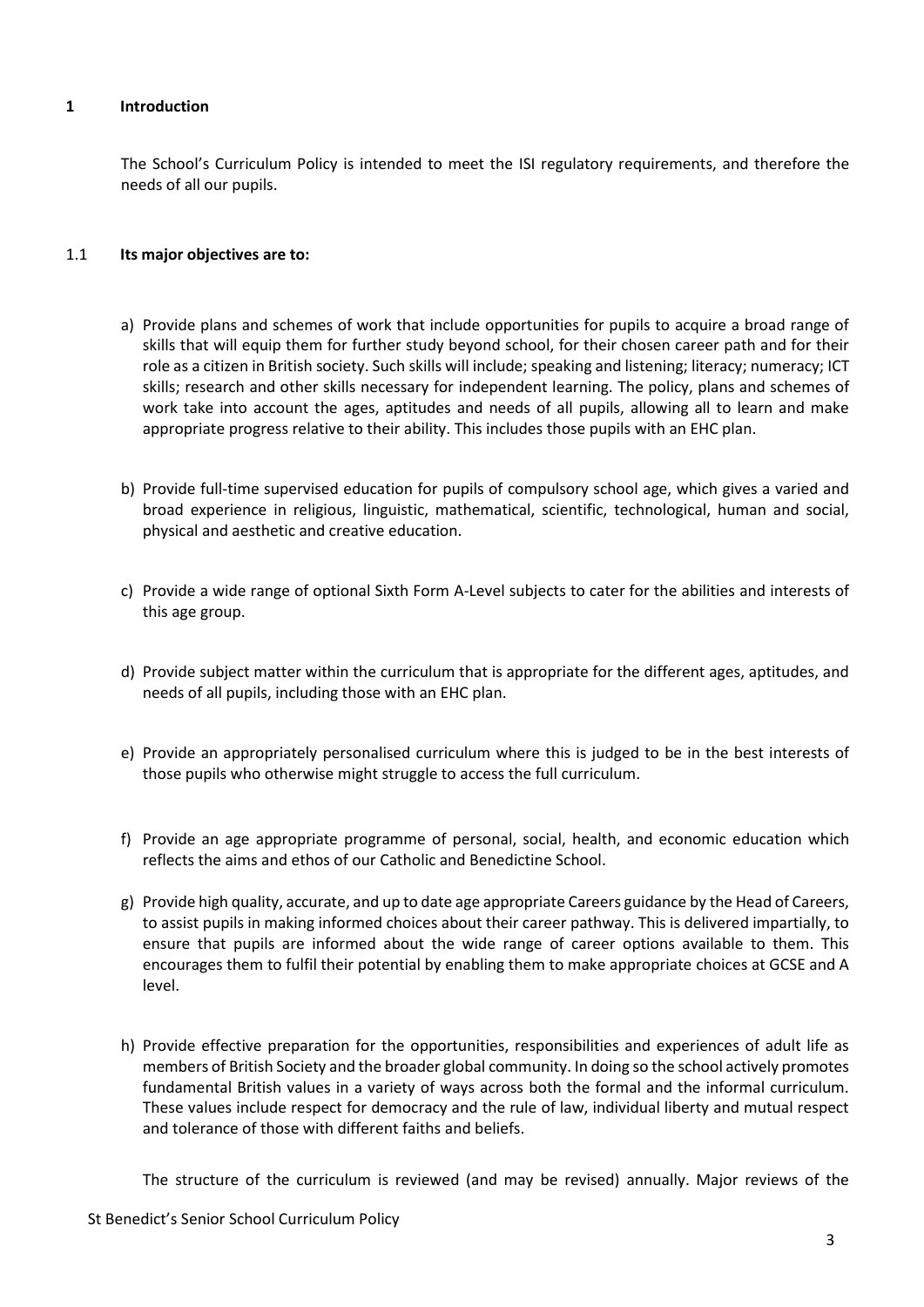curriculum are undertaken every few years or more frequently where external changes require this, such as reform of GCSE and A level.

# 1.2 **How we deliver the curriculum described above**

We meet our objectives by careful planning and by effective use of the resources available to us. This includes:

- Provision of a two-week timetable based on a six period day of 50 minute lessons. The daily curriculum is broken down into three sessions of two periods as follows. Periods 1 & 2 are before morning break, periods 3 & 4 after break and before lunch, periods 5 & 6 are after lunch. This enables efficient use of resources, timetabling of practical lessons requiring double periods, restricts the amount of time taken up moving around the site and encourages good lesson planning. It also enables the School to schedule subjects once a fortnight where relevant, such as PSHE. Weeks are designated Red or Yellow to help identify the relevant weeks across the year.
- Highly qualified and skilled specialist subject teachers and support staff who are encouraged and supported to take advantage of the many opportunities for professional development and whose performance is appraised at least every two years.
- Good accommodation and facilities that have been improved over the last few years through major capital investment, including the most recent Sixth Form /Art & Design Building completed in the Autumn of 2015.
- A fair distribution of budgets between competing uses.
- Consultation with those who are responsible for delivering the curriculum at those times when change is being considered or imposed externally. Subject leaders contribute to this automatically but additionally all teachers are invited to apply to take part in working parties to review specific aspects of the curriculum or matters that impact on this.
- Regular and clear communications with subject leaders e.g. through weekly briefings or regular timetabled meetings.
- Monitoring of the quality of teaching and learning e.g. through regular delegated scrutiny of work and lesson observations by Heads of Department, supplemented by frequent Senior Leadership work scrutiny and lesson observations.
- Departmental self-evaluation to assess overall performance of each department. This includes reference to public exam results and the results of internal end of year assessments for the exam year groups.
- Effective planning to take account of the needs of all pupils based on data from various sources e.g. baseline tests MiDYIS, Alis, regular internal assessments, and screening undertaken by Teaching and Learning Support which is headed by the SENCO. External data may also be used where available to ensure that a full picture of abilities and needs is given.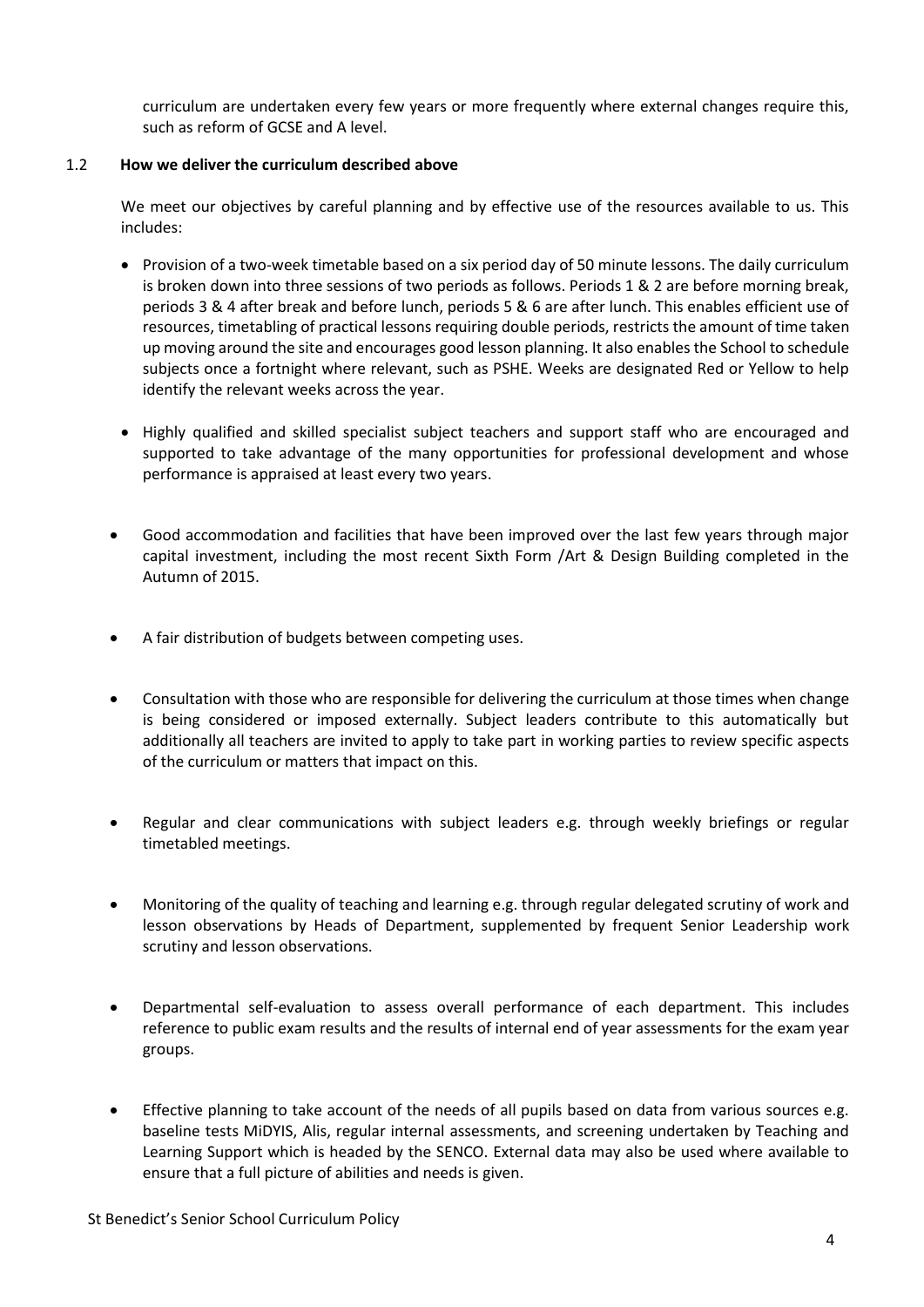- Departmental schemes of work that plan and deliver effective differentiation to meet the needs of all pupils, including those with an identified SEN and those who are enthusiastic and able.
- Annual review of departmental schemes of work that take account of issues that may have been identified through the process of departmental self -evaluation.
- Monitoring of pupil progress takes place through regular standardised assessments in each subject, and frequent marking of pupil work (at least once every fortnight). Year group tracking meetings are held after each assessment/tracking point. Students who are underperforming relative to their ability are discussed and appropriate interventions occur. The analysis of year group data for each tracking meeting includes a breakdown of results for males and females, those identified with SEN, and those identified as enthusiastic and able.
- A programme of academic enrichment is coordinated and led by the Head of Academic Challenge. This includes weekly lunchtime talks, workshops and seminars led by both staff or students.

## <span id="page-4-0"></span>**2 The KS3 Curriculum (Years 7, 8, 9)**

Pupils follow a broad and balanced curriculum in the first few years that lays the foundations for a successful transition to study at GCSE, A Level and beyond. ICT is delivered through curriculum subjects across the school rather than as a discrete subject. I-pads and laptops are available through a central booking system to be used in class by teachers when required.



#### <span id="page-4-1"></span>**3 The KS4 Curriculum (the GCSE years)**

A much greater element of choice is available to pupils as they move to this stage of their education and major choices have to be made by them. They are given considerable information, advice and support in choosing their optional subjects to ensure that they choose a curriculum that is balanced and right for them as individuals. Pupils are advised to choose: at least two sciences, at least one language, one humanity subject (Geography or History), and one arts based subject (Art, Music, Drama). While most pupils follow the curriculum indicated below, a very small number of pupils study slightly fewer than five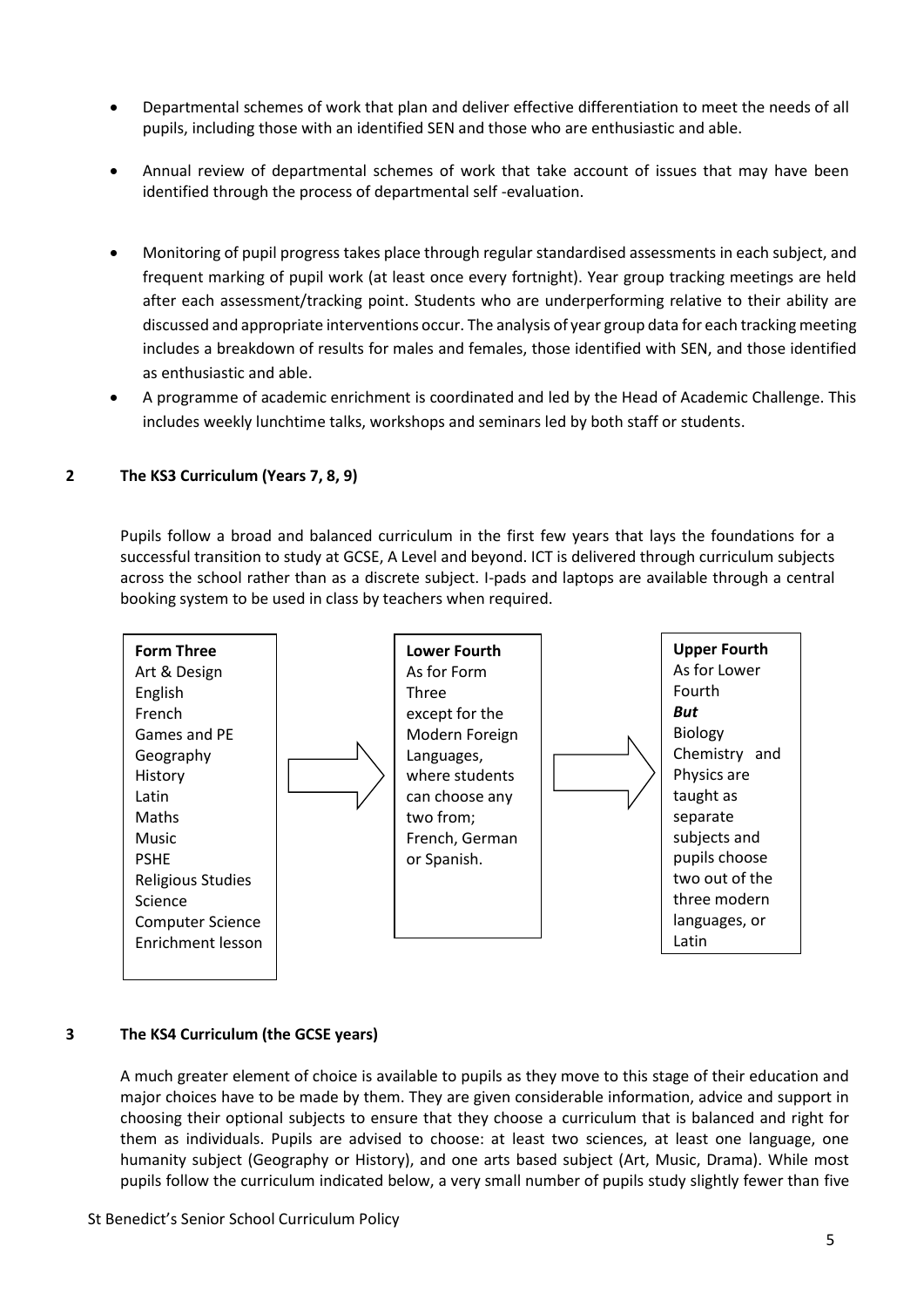optional subjects where this is considered to be in their best interests. This is discussed fully with pupils, subject teachers and parents before decisions are made, and mostly applies to pupils with a history of following a reduced curriculum at Key Stage 3. A small number of pupils are invited to take a tenth GCSE subject, based on their tracking test results in the U4. This provides an opportunity for the high performing highly able students to have the appropriate stretch and challenge. These lessons are taught off timetable either before or after school if the invitation is accepted.

#### **3.1 The GCSE Curriculum**



# <span id="page-5-0"></span>**4 The KS5 (Sixth Form) Curriculum**

At this stage all subjects become optional and students are given much help and advice to select subjects that are right for them as individuals but that also leave their choices for future careers as open as possible. For some careers, certain subjects are required, and this is discussed fully with pupils who use the services of our specialist Head of Careers.

The majority of students choose three subjects to study to A Level. The new A levels are delivered as two year linear courses with all exams being taken at the end of the two-year course. In addition, students take General Religious Studies, PSHE (including Careers/ Higher Education advice) and Games. A good number of students undertake The Extended Project Qualification (EPQ). This is highly regarded by universities as it involves an extended piece of independent research to answer a question of special interest to the student, and is therefore a great opportunity for students to tailor their own A level learning experience. Students may also be offered the option of undertaking one or more MOOCS (massive online open courses) of their choice in the lower sixth year, to provide tailored depth and/or breadth to their curriculum. Other qualifications in Drama or Sports Coaching may be taken by a minority of students. Students are also required to undertake some form of "Service" (voluntary work) and a number undertake work experience at different stages across the two years of the A Level course.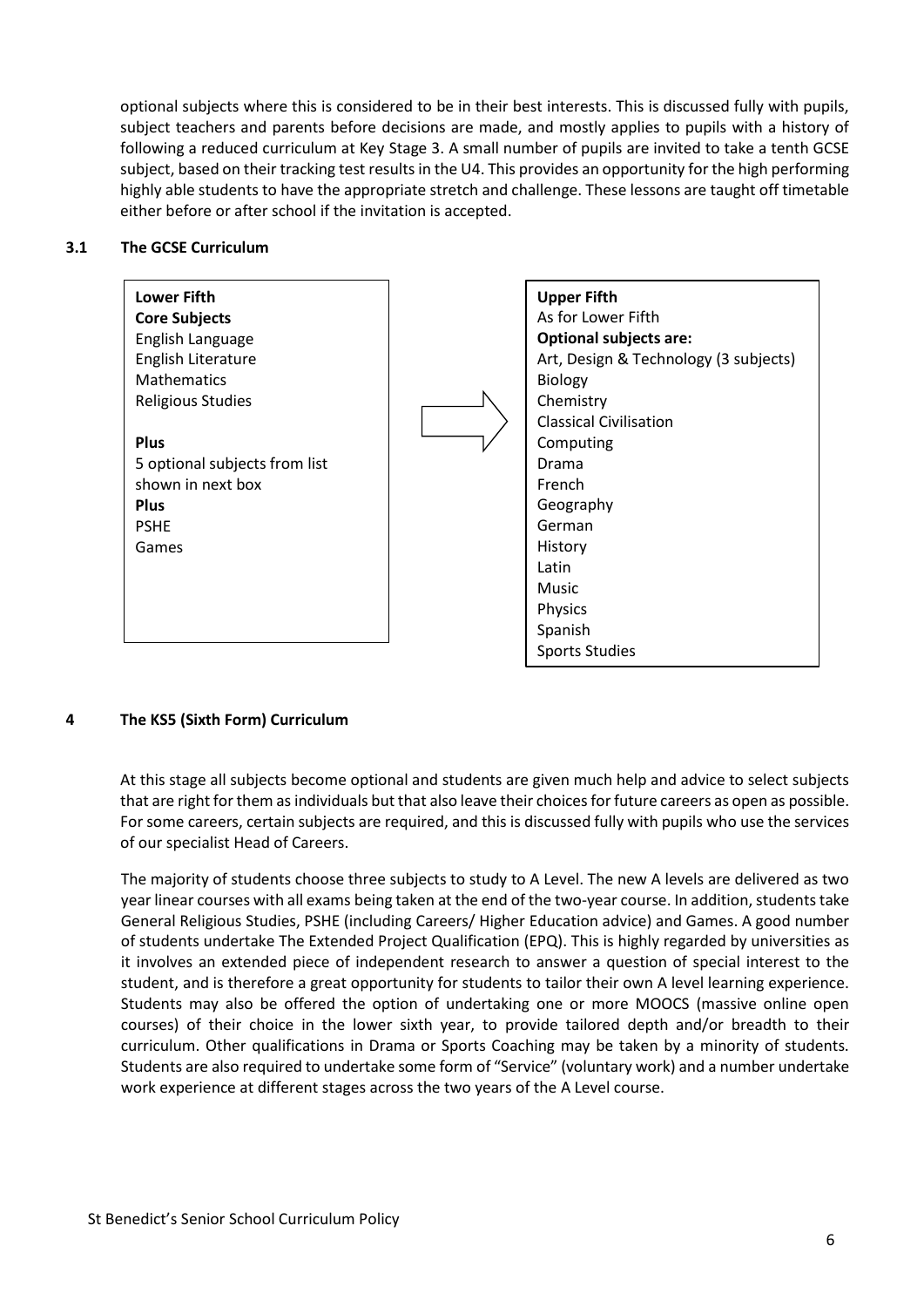#### **Sixth Form A-Level optional subjects**

| Art & Design                  | German                                      |
|-------------------------------|---------------------------------------------|
| <b>Biology</b>                | Government & Politics                       |
| <b>Business</b>               | History (Modern or Medieval & Early Modern) |
| Chemistry                     | Latin                                       |
| <b>Classical Civilisation</b> | <b>Mathematics</b>                          |
| Computer Science              | <b>Further Mathematics</b>                  |
| Drama & Theatre Studies       | Music                                       |
| Economics                     | <b>Physics</b>                              |
|                               | Psychology                                  |
| English Literature            | <b>Religious Studies</b>                    |
| French                        | Sociology                                   |
| Geography                     | Spanish                                     |
|                               | <b>Sports Studies</b>                       |
|                               |                                             |

#### <span id="page-6-0"></span>**5 PSHE Curriculum**

The PSHE Programme supports the school's objective to help pupils learn and achieve to the best of their ability and to prepare them for the opportunities, responsibilities and experiences of life. The school delivers a programme which gives pupils the chance to acquire the knowledge and skills they need to make key decisions regarding their current and future health and wellbeing.

During their time at St Benedict's, we want our students to learn to be resilient individuals able to find happiness whatever life throws at them. We want them to be caring and thoughtful members of our Benedictine community and the wider world. We want them to have the information to help them stay healthy in both mind and body and to have the understanding and confidence to prosper when they leave us.

The programme of study incorporates the themes and skills as set out in the PSHE Association's guidance. The three core themes are: Health and Wellbeing, Relationships and Living in the Wider World. The programme seeks to develop students' intrapersonal, interpersonal and enquiry skills. The fundamental British values are promoted and students are encouraged to regard people of all faiths, races and cultures with respect and tolerance.

#### **Statutory Requirements**

PSHE is linked closely to other cross-curricular policies, which can be consulted for more information on the school website, including: Anti-Bullying, Behaviour, Child Protection and Safeguarding. In line with Keeping Children Safe in Education, staff are aware of their Prevent duty.

#### **Organisation and Delivery of the PSHE Programme**

The Head of PSHE, along with the Deputy Head and Heads of Year, are responsible for writing the programme and for organising its delivery. PSHE is delivered by form tutors in a timetabled weekly session on Wednesday Period 4, for all year groups. This is supplemented with a number of sessions which are delivered by internal and external speakers or agencies to provide a more specialist input